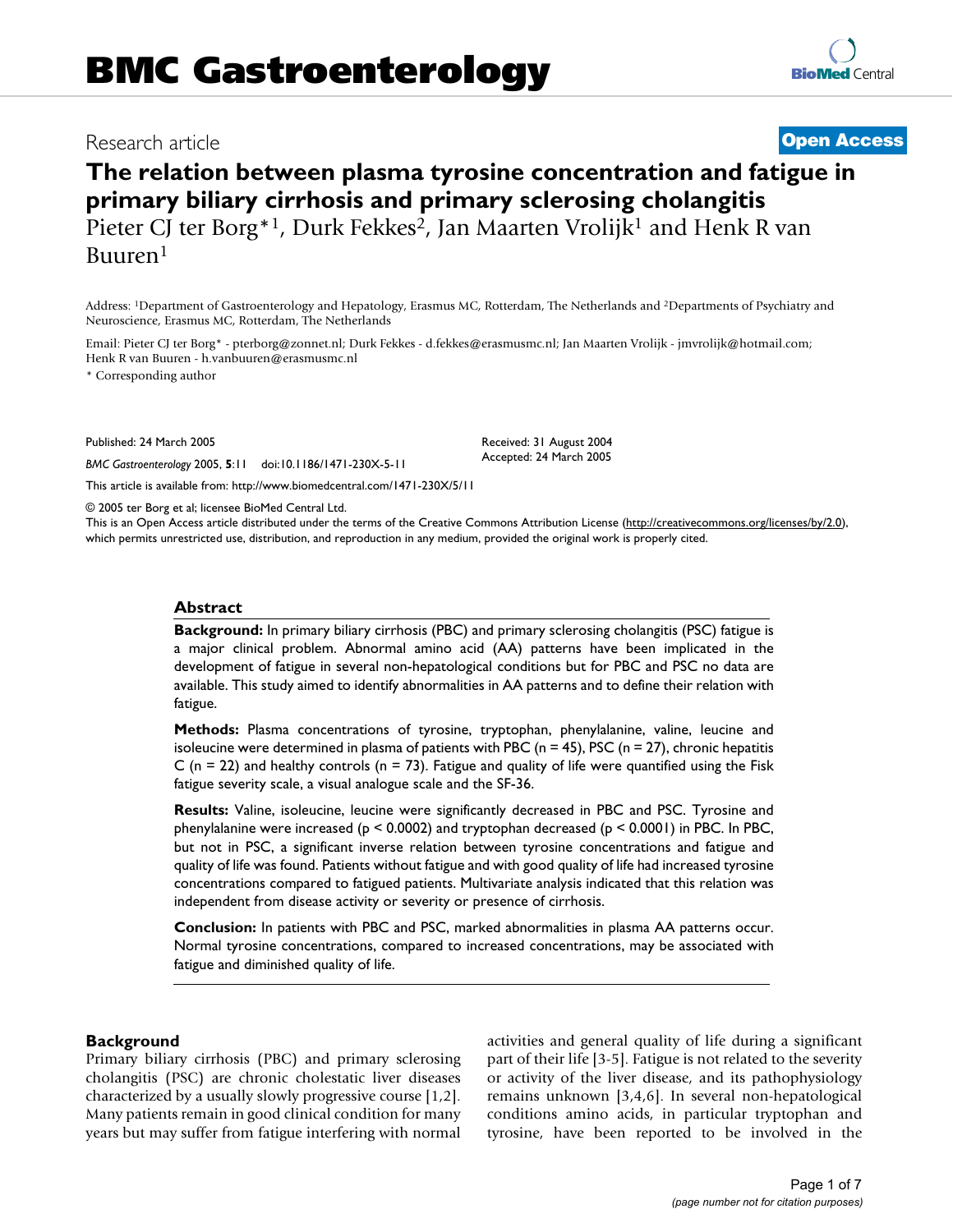pathophysiology of fatigue [7,8]. Plasma amino acid abnormalities have been studied extensively in patients with liver failure and hepatic encephalopathy [9]. In patients with less advanced liver disease of various etiologies, significant differences with respect to plasma amino acid concentrations and tyrosine metabolism have been reported in comparison with control individuals. These studies were performed more than two decades ago, at a time when fatigue had not been identified as a significant problem in cholestatic liver disease. Thus far, the potential role of abnormalities in amino acid metabolism in fatigue associated with cholestatic liver disease has not been evaluated and relevant data in PSC are completely lacking.

The present study aimed to identify abnormalities in plasma concentrations of several amino acids and their relation to fatigue and quality of life in patients with PBC and PSC.

# **Methods**

The study was approved by our institution's medical ethics committee and informed consent was obtained from each patient. Patients with a diagnosis of PBC (45) or PSC (27) visiting the hepatology outpatient clinic of the Erasmus Medical Center between October 2001 and June 2002 were invited to participate. Exclusion criteria were an age of less than 18 years and incomplete understanding of the Dutch language. As controls with respect to amino acid concentrations, a group of 22 patients with untreated chronic hepatitis C virus infection (HCV) and a group of 73 healthy individuals were included. Fatigue in patients with PBC and PSC was quantified using a visual analogue scale (VAS) and the Fisk fatigue severity scale (FFSS). The FFSS has been validated for use in PBC, and quantifies fatigue in a physical, social and cognitive domain [6,10]. Quality of life was quantified using the SF-36, a widely used quality of life questionnaire [11]. These questionnaires were also obtained from a separate group of 18 age and sex-matched controls, because no questionnaires could be obtained from the previous group of 73 healthy individuals in whom amino acid concentrations were determined. Total serum bilirubin, serum albumin, prothrombin time and serum activities of alkaline phosphatase (AP) and aspartate aminotransferase (AST) were obtained as markers of disease activity and severity. The presence of cirrhosis was determined on the basis of histological and, if not available, clinical criteria (ultrasound findings compatible with cirrhosis if supported by the presence of thrombocytopenia or esophageal varices).

# *Amino acid measurement*

Immediately after the venapuncture plasma was prepared by a 20 min centrifugation step at 2650 g and stored at - 80°C. The amino acids phenylalanine, tyrosine, tryptophan, isoleucine, leucine and valine were measured by means of high-performance liquid chromatography as described elsewhere [12]. The tryptophan ratio, which is the ratio of tryptophan to the summed concentrations of phenylalanine, tyrosine, isoleucine, leucine and valine, was determined as a measure for central availability of tryptophan for serotonin synthesis. The tyrosine ratio was determined as a measure for central availability of tyrosine for dopamine and norepinephrine synthesis and was calculated as the concentration of tyrosine divided by the sum of the concentrations of phenylalanine, tryptophan, isoleucine, leucine and valine.

# *Statistics*

Testing for differences between groups was performed using Student's t-test and the  $\chi^2$  test. Correlations were tested using Pearson's correlation method. The normality of amino acid distributions was assessed visually using histograms, and non-parametric tests were used where appropriate. The relations between amino acid concentrations and fatigue scores were tested by calculating correlation coefficients for VAS and FFSS domain scores and plasma amino acid concentrations. In these tests, a pvalue <0.01 was considered to be statistically significant. In order to quantify the impact of the differences in amino acid on fatigue, for those amino acids which significantly correlated with fatigue, patients were divided into groups with amino acid concentrations within the 95% confidence interval for healthy controls and patients with concentrations outside this range. Testing for differences in fatigue, quality of life and laboratory parameters between these two groups was performed using Student's t-test. Multivariate regression analysis including the biochemical tests of disease activity and severity and the presence of histological or clinical cirrhosis was performed in order to assess the independent association of amino acid abnormalities and fatigue. In all tests other than the correlation tests, a two-sided p-value <0.05 was considered statistically significant. Statistical analyses were performed using SPSS (Version 9.0, SPSS Inc, Chicago, IL, U.S.A).

# **Results**

# *Patient characteristics*

Patient characteristics for patients with PBC and PSC are shown in table [1](#page-2-0). As was expected because of the unbalanced sex distribution in these diseases, the majority of patients with PBC were female and the majority of patients with PSC were male. The frequency of cirrhosis, serum bilirubin and albumin and serum activities of alkaline phosphatase, AST and ALT did not significantly differ for patients with PSC or PBC.

# *Amino acids in patients and controls*

Table [2](#page-2-1) shows the plasma concentrations of amino acids and the tryptophan and tyrosine ratio's for patients with PBC, PSC, HCV and healthy controls. Plasma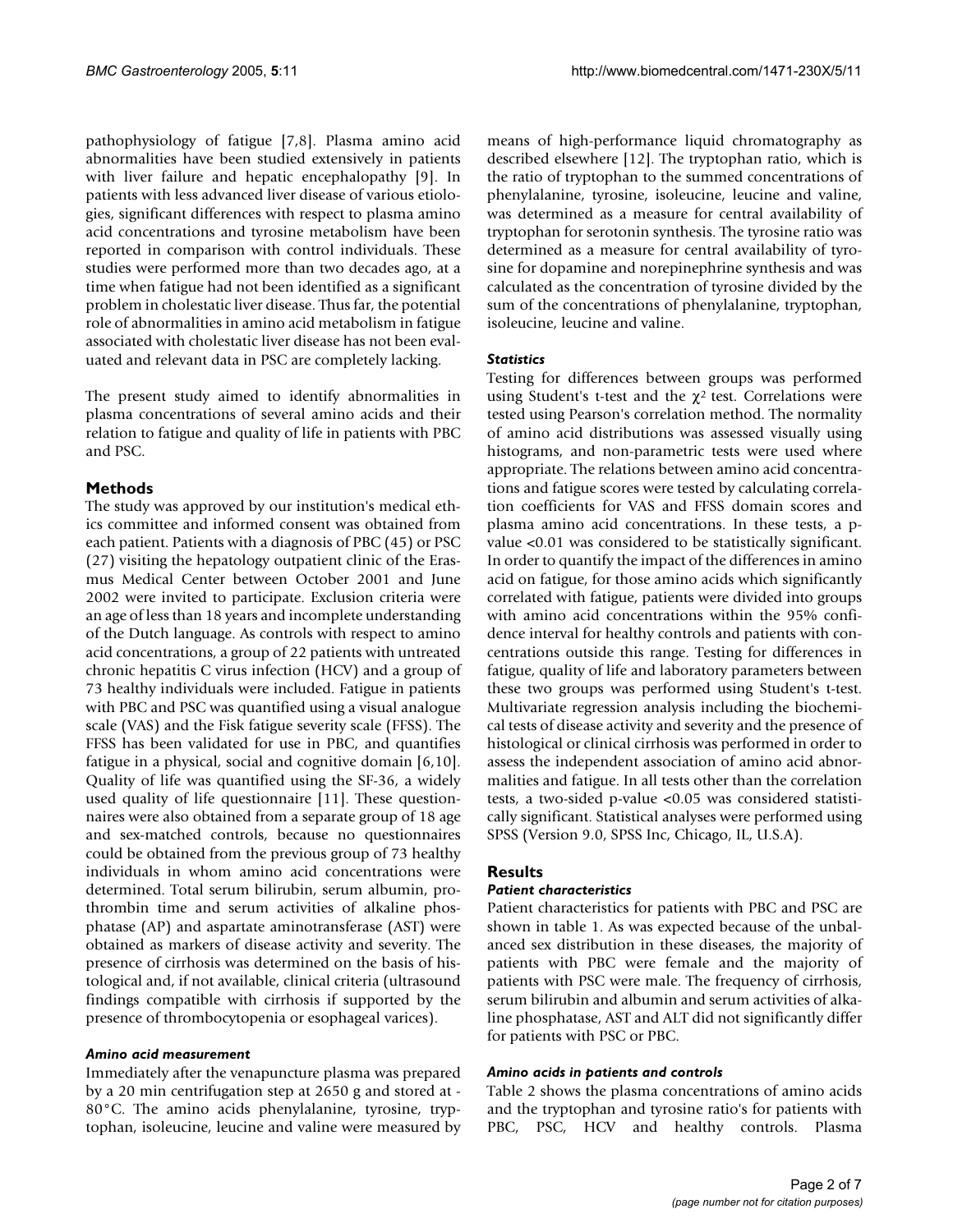#### <span id="page-2-0"></span>**Table 1: Patient characteristics**

|                                                   | PBC $(n = 45)$ | PSC ( $n = 27$ ) |
|---------------------------------------------------|----------------|------------------|
| Age (mean, range in years)                        | 58 (34-78)     | $45(23-68)$      |
| Sex (male / female)                               | 4/45           | 19/8             |
| Fatigue (yes / no)                                | 32/15          | 15/12            |
| Cirrhosis (yes / no)                              | 12/33          | 2/25             |
| Inflammatory bowel disease (yes / no)             | 0/45           | 16/11            |
| Total serum bilirubin (median, range in µmol/l)   | $10(4-98)$     | $15(6-37)$       |
| Serum albumin (median, range in g/l)              | $42(31-48)$    | $42(33 - 47)$    |
| Prothrombin time (median, range in sec.)          | $12(10-18)$    | $13(11-16)$      |
| Serum ALT activity (median, range in U/I)         | 43 (17-484)    | 35 (10 - 662)    |
| Serum AST activity (median, range in U/I)         | $37(21-241)$   | $31(18-338)$     |
| Serum Alkaline Phosphatase (median, range in U/I) | $154(68-441)$  | $147(53 - 1141)$ |

Normal values: bilirubin <18 µmol/l, albumin 35–50 g/l, ALT < 41 U/l (male) < 31 U/l (female), AST < 37 U/l (male) < 31 U/l (female), alkaline phosphatase < 117 U/l, prothrombin time < 13 sec.

#### <span id="page-2-1"></span>**Table 2: Amino acid measurements (**µ**Mol/l)**

|                            |                                | PBC $(n = 45)$                 | PSC $(n = 27)$                  | $HCV (n = 22)$                    | controls        |
|----------------------------|--------------------------------|--------------------------------|---------------------------------|-----------------------------------|-----------------|
| Aromatic amino acids       | Tyrosine (mean $\pm$ SD)       | $76 \pm 26$<br>$p = 0.0002$    | $69 \pm 24$<br>$p = 0.07$       | $73 \pm 25$<br>$p = 0.01$         | $62 \pm 14.4$   |
|                            | Phenylalanine (mean $\pm$ SD)  | $65 \pm 15$<br>p < 0.0001      | $59 \pm 11$<br>$p = 0.11$       | $54 \pm 8$<br>$p = 0.26$          | $56 \pm 6.9$    |
|                            | Tryptophan (mean $\pm$ SD)     | $39 \pm 8$<br>$p \le 0.0001$   | $43 \pm 11$<br>$p = 0.085$      | $40 \pm 8$<br>$p = 0.0003$        | $46 \pm 6.1$    |
| Branched chain amino acids | Valine (mean $\pm$ SD)         | $211 \pm 47$<br>$p = 0.002$    | $208 \pm 42$<br>$p = 0.002$     | $232 \pm 45$<br>$p = 0.56$        | $238 \pm 41.7$  |
|                            | Isoleucine (mean $\pm$ SD)     | $55 \pm 16$<br>p < 0.0001      | $53 \pm 13$<br>p < 0.0001       | $67 \pm 19$<br>$p = 0.51$         | $70 \pm 18.8$   |
|                            | Leucine (mean $\pm$ SD)        | $107 \pm 30$<br>$p \le 0.0001$ | $101 \pm 25$<br>$p \leq 0.0001$ | $119 \pm 28$<br>$p = 0.053$       | $132 \pm 27.1$  |
| Calculated ratio's         | Tryptophan-ratio (mean ± SD)   | $7.7 \pm 1.5$<br>$p = 0.02$    | $8.9 \pm 1.8$<br>$p = 0.051$    | $7.5 \pm 1.0$<br>$p = 0.004$      | $8.3 \pm 1.14$  |
|                            | Tyrosine-ratio (mean $\pm$ SD) | $16.3 \pm 6.5$<br>p < 0.0001   | $15.1 \pm 5.0$<br>p < 0.0001    | $14.0 \pm 3.5$<br>$p \leq 0.0001$ | $11.4 \pm 2.17$ |

concentrations of the aromatic amino acids tyrosine and phenylalanine were increased in patients with PBC, whereas in HCV only tyrosine concentration was increased compared to controls.

In PSC, neither of the aromatic amino acids was increased. Tryptophan concentration was decreased in patients with PBC and HCV. Plasma concentrations of the branched chain amino acids valine, isoleucine and leucine were significantly lower in both patients with PBC and PSC. The tryptophan ratio was significantly decreased in patients with PBC and HCV. The tyrosine ratio was significantly increased in all three patient groups.

Within the group of healthy controls, no differences in amino acid concentrations were found for different age groups or sex.

#### *Amino acids and markers of disease activity and severity*

In patients with PBC, significant inverse correlations were present between the branched chain amino acids valine (p  $= 0.002$ ), isoleucine (p = 0.006) and leucine (p = 0.007) and total serum bilirubin concentrations. Plasma concentrations of the aromatic amino acids tyrosine ( $p < 0.001$ ) and phenylalanine ( $p = 0.003$ ) correlated inversely with serum albumin concentrations. There was a significant inverse correlation between plasma valine and the serum activity of AST ( $p = 0.005$ ). Patients with cirrhosis had significantly increased tyrosine (p = 0.004) and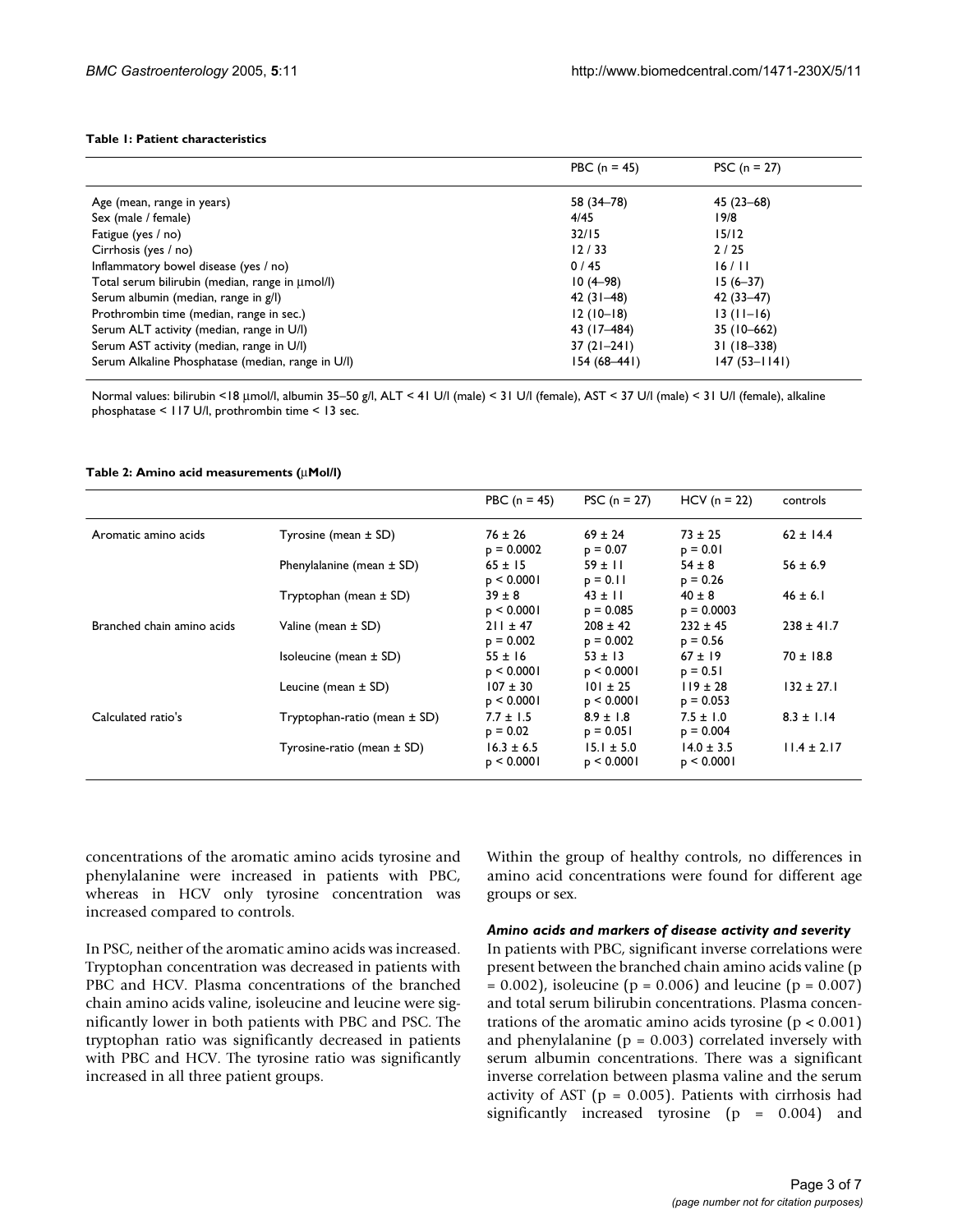|                            |                  | <b>VAS</b>  | FFSS, physical domain | FFSS, cognitive domain | FFSS, social domain |
|----------------------------|------------------|-------------|-----------------------|------------------------|---------------------|
| Aromatic amino acids       | <b>Tyrosine</b>  | $-0.38$     | $-0.37$               | $-0.40$                | $-0.37$             |
|                            |                  | $p = 0.01$  | $p = 0.01$            | $p = 0.006$            | $p = 0.01$          |
|                            | Phenylalanine    | $-0.27$     | $-0.29$               | $-0.25$                | $-0.31$             |
|                            |                  | $p = 0.08$  | $p = 0.05$            | $p = 0.10$             | $p = 0.04$          |
|                            | Tryptophan       | $-0.25$     | $-0.36$               | $-0.42$                | $-0.33$             |
|                            |                  | $p = 0.10$  | $p = 0.02$            | $p = 0.004$            | $p = 0.03$          |
| Branched chain amino acids | Valine           | $-0.10$     | $-0.21$               | $-0.06$                | $-0.04$             |
|                            |                  | $p = 0.50$  | $p = 0.16$            | $p = 0.70$             | $p = 0.79$          |
|                            | Isoleucine       | $-0.04$     | $-0.09$               | 0.06                   | 0.09                |
|                            |                  | $p = 0.76$  | $p = 0.54$            | $p = 0.70$             | $p = 0.58$          |
|                            | Leucine          | -0.09       | $-0.16$               | 0.01                   | 0.02                |
|                            |                  | $p = 0.57$  | $p = 0.29$            | $p = 0.98$             | $p = 0.89$          |
| Calculated ratio's         | Tryptophan-ratio | -0.02       | $-0.07$               | $-0.26$                | $-0.19$             |
|                            |                  | $p = 0.87$  | $p = 0.66$            | $p = 0.09$             | $p = 0.22$          |
|                            | Tyrosine-ratio   | $-0.30$     | $-0.21$               | $-0.34$                | $-0.32$             |
|                            |                  | $p = 0.048$ | $p = 0.15$            | $p = 0.02$             | $p = 0.03$          |

| Table 3: Correlation between amino acid concentrations and fatigue for patients with PBC |  |  |  |
|------------------------------------------------------------------------------------------|--|--|--|
|------------------------------------------------------------------------------------------|--|--|--|

phenylalanine ( $p = 0.03$ ) concentrations and an increased tyrosine ratio (0.004) compared to non-cirrhotics.

However, all differences in amino acid concentrations retained their significance in when only patients without cirrhosis and with normal bilirubin and albumin were compared to healthy controls.

In patients with PSC, no significant correlations were found between any of the markers of disease activity or severity and fatigue or quality of life.

Patients with PSC and inflammatory bowel disease had significantly decreased concentrations of valine, isoleucine and leucine compared to patients with PSC alone (p = 0.02). The concentrations of tyrosine, phenylalanine and tryptophan were not significantly different.

# *Amino acids, fatigue and quality of life*

In patients with PBC a significant negative correlation was found between tyrosine concentrations and all fatigue tests. In addition, in these patients a significant negative correlation between tryptophan concentrations and the cognitive domain of the FFSS was found, whereas trends towards significant correlations were found for the other FFSS domains. For the other amino acids, no correlations with fatigue were found (Table 3). In patients with PSC, no significant correlations between amino acids and fatigue were found.

Comparing PBC patients with normal tyrosine concentrations with patients with increased concentrations resulted in significant differences in VAS ( $p = 0.03$ ), all domains of the FFSS ( $p = 0.03$ ,  $p < 0.001$  and  $p = 0.01$  for the physical,

cognitive and social domains, respectively) and the role functioning physical (the extent to which physical health interferes with work or other daily activities)  $(p = 0.001)$ , bodily pain ( $p = 0.001$ ), general health ( $p = 0.03$ ), vitality  $(p = 0.004)$ , social functioning  $(p = 0.005)$ , role functioning emotional (the extent to which emotional problems interfere with work or other daily activities) ( $p = 0.008$ ) and mental health ( $p < 0.001$ ) domains of the SF-36 (Figures [1](#page-4-0) and [2\)](#page-4-1). In order to assess confounding by disease severity or activity, we performed multivariate analyses for the measurements of fatigue in PBC including plasma tyrosine concentrations and those laboratory tests which correlated with the amino acid, as well as the presence of cirrhosis, although these laboratory tests and the presence of cirrhosis themselves did not correlate with fatigue or quality of life. These analyses showed that only the plasma tyrosine concentration, and not the laboratory tests or the presence of cirrhosis was significantly and independently associated with fatigue.

Comparing patients with normal tyrosine concentrations with healthy controls resulted in the following significant differences: VAS ( $p < 0.001$ ), the physical ( $p < 0.001$ ) and social ( $p = 0.004$ ) domains of the FFSS and the physical functioning ( $p < 0.001$ ), role functioning physical ( $p <$ 0.001), bodily pain ( $p = 0.004$ ), general health ( $p <$ 0.001), vitality ( $p < 0.001$ ), social functioning ( $p = 0.001$ ), role emotional functioning ( $p = 0.05$ ) and mental health  $(p = 0.04)$  domains of the SF-36. There was no significant difference in the cognitive domain of the FFSS. Comparing patients with increased tyrosine concentrations with healthy controls showed no significant differences in any of the tests except for worse scores in the general health ( $p = 0.03$ ) and better scores in the mental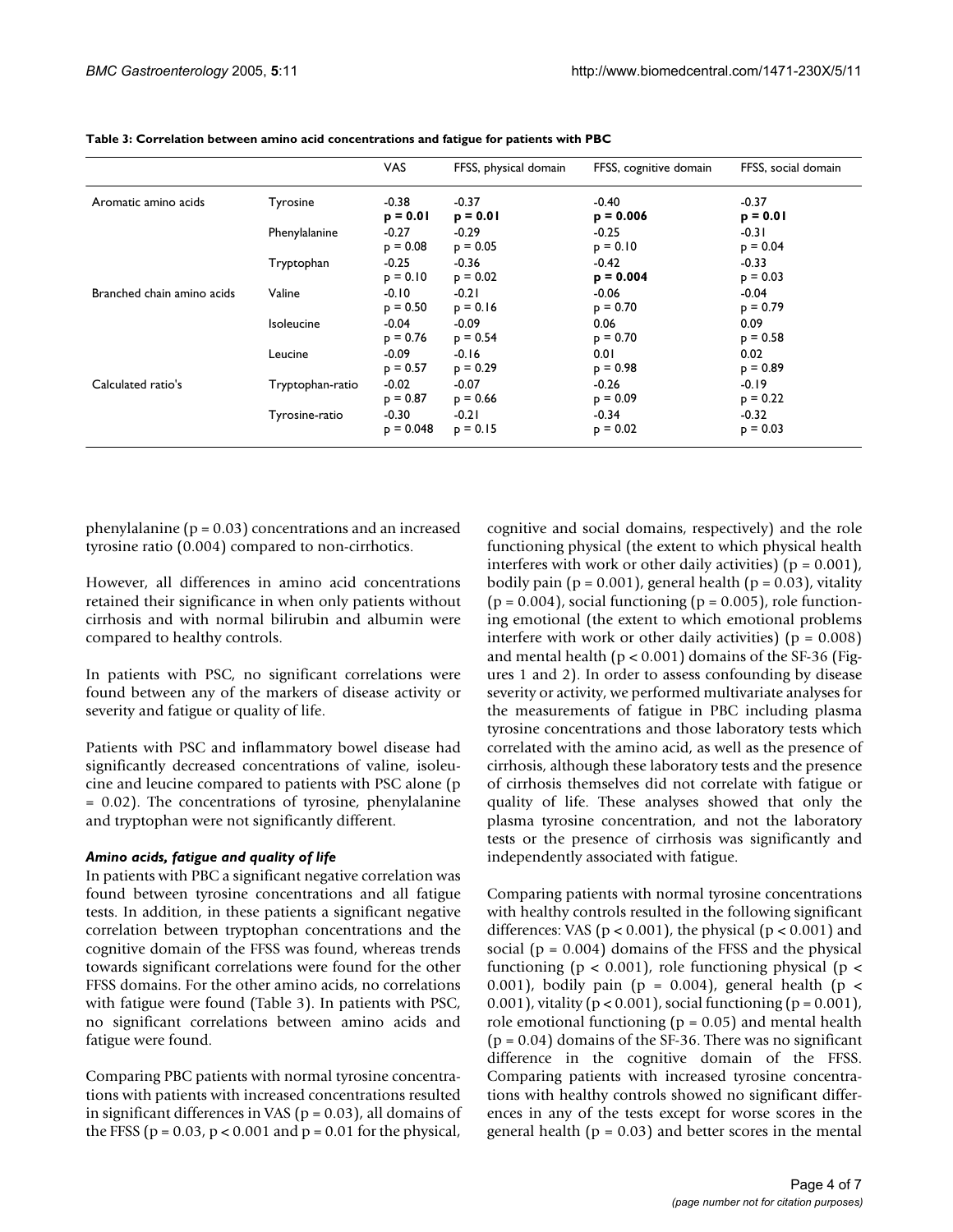<span id="page-4-0"></span>

#### **Figure 1**

**Fatigue and tyrosine.** Mean VAS scores and scores of the physical, cognitive and social domains of the FFSS for PBC patients with normal tyrosine concentrations (blue), high tyrosine concentrations (red) and controls (yellow).

<span id="page-4-1"></span>

#### **Figure 2**

**Quality of life and tyrosine.** Mean SF-36 scores for PBC patients with normal tyrosine concentrations (blue), high tyrosine concentrations (red) and controls (yellow). PF = Physical Functioning, RF = Role Functioning Physical, BP = Bodily Pain, GH = General Health, VI = Vitality, SF = Social Functioning, RE = Role Emotional Functioning, MH = Mental Health.

health ( $p = 0.02$ ) domains of the SF-36 for patients with high tyrosine concentrations.

The mean VAS scores were 6.1 and 3.3 for patients with normal and increased tyrosine concentrations, respectively ( $p = 0.01$ ). Patients with a VAS score  $> 5$  had a mean tyrosine concentration of 68 µMol/l, whereas patients with a score  $<$  5 had a mean concentration of 86 ( $p =$ 0.02).

Tests for differences in fatigue for patients with normal or decreased tryptophan concentrations did not show significant differences between the two groups.

### **Discussion**

The present study confirms previous findings that significant differences in plasma amino acid concentrations between patients with PBC and healthy controls do exist [13,14]. We found increased concentrations of the aromatic amino acids tyrosine and phenylalanine and decreased concentrations of tryptophan and the branched chain amino acids valine, isoleucine and leucine. Tyrosine concentration correlated with all measurements of fatigue, whereas tryptophan concentrations correlated only with the cognitive FFSS domain. PBC patients with increased tyrosine concentrations reported less fatigue and better quality of life compared to patients with normal concentrations. For PSC, no previous studies on amino acid patterns are available for comparison. We found significant decreases in the plasma concentrations of the branched chain amino acids, and trends towards decreased tryptophan and increased tyrosine and phenylalanine concentrations. However, in contrast to PBC, no relationship with fatigue was found. In addition, we found that valine, isoleucine and leucine concentrations were even lower in patients with PSC and inflammatory bowel diseases than in patients with PSC alone. To our knowledge, no previous data on amino acid concentrations in inflammatory bowel disease are available for comparison.

In several previous studies, mostly on hepatic encephalopathy in patients with advanced cirrhosis, plasma concentrations of amino acids have been studied [9,15]. However, we could identify only two studies including patients with non-cirrhotic PBC. Given the supposedly normal liver function in these patients, these studies somewhat surprisingly found marked differences between patients and controls comparable to those observed in the present study [13,14]. In addition, although the differences appeared to be somewhat smaller, comparable results were obtained in patients with PSC. It remains unclear which mechanisms are responsible for these differences. Although correlations with the markers of disease severity were found, these do not adequately explain the differences in amino acid concentrations, since only a small proportion of the variation in amino acid concentrations could be explained by differences in these markers, and significant differences existed in the majority of patients without cirrhosis and with normal albumin and bilirubin concentrations. Therefore, we suggest other mechanisms, rather than inflammation of the liver or an overall decreased liver function, may be responsible for the noted abnormalities. The nature of these mechanisms, however, remains unknown.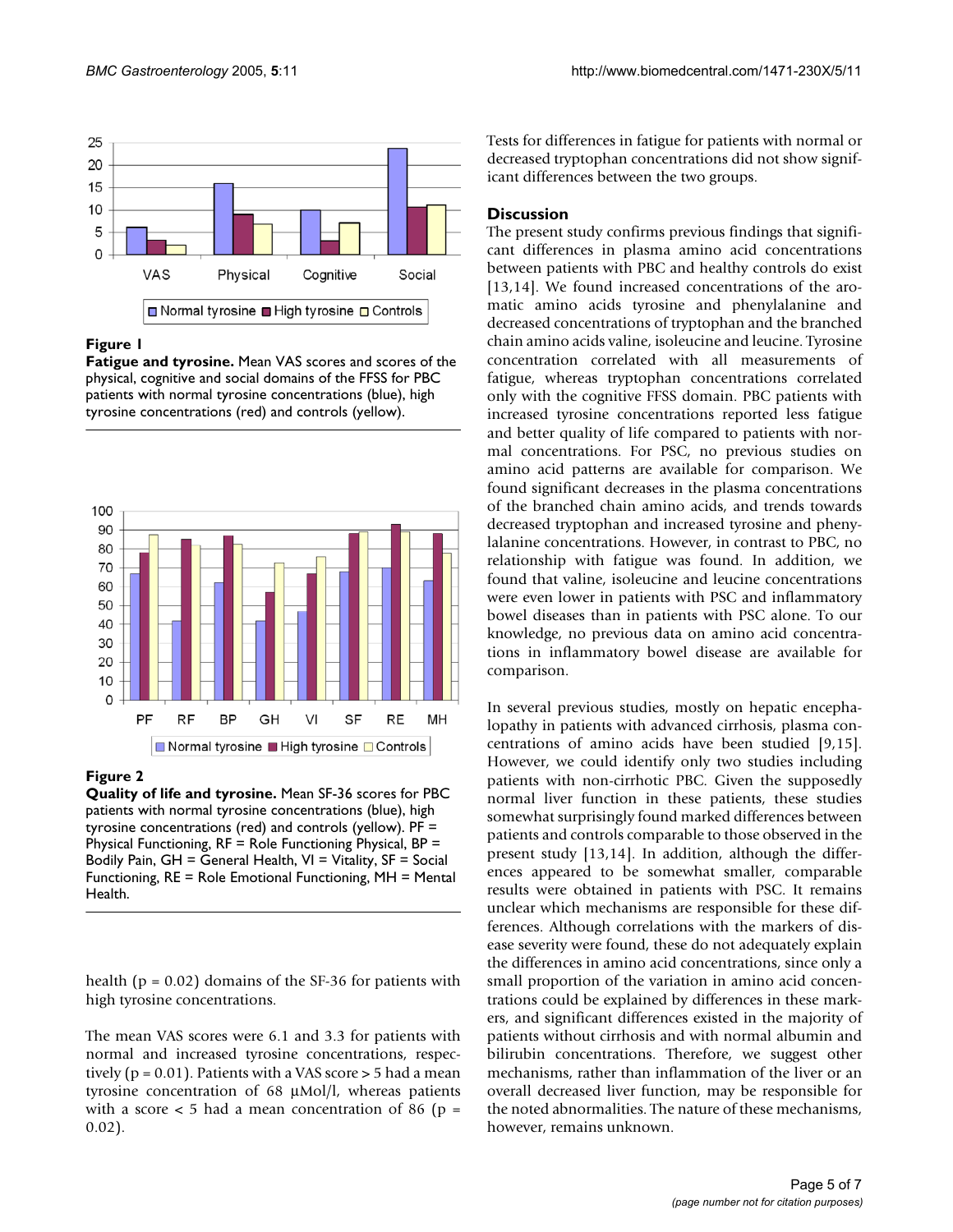Tyrosine and phenylalanine are mainly metabolized in the liver, suggesting that decreased liver function might result in increased plasma levels. The decreased tryptophan concentrations found in our study might be explained by increased use of tryptophan as a result of immune activation [15,16]. We did not analyze dietary factors that supposedly could influence amino acid concentrations. Previous studies found no evidence to suggest that this is a factor of importance [13,14]. Nearly all patients in the present study were being treated with ursodeoxycholic acid while previous studies reporting comparable plasma amino acid patterns in PBC were performed in the pre-UDCA era [13,14]. Therefore, a role for UDCA in causing these altered patterns seems unlikely.

Fatigue is a significant problem in many patients with PBC and PSC, and has been studied extensively in recent years [3,4,6,17]. However, so far, no specific etiological or pathogenic factors have been identified. Especially, no relation has been found with laboratory parameters for the activity or severity of the disease or histological stage.

An effective medical treatment for fatigue associated with PBC and PSC is not available. Two recent studies specifically addressing PBC-associated fatigue, indicate that treatment with antioxidants is ineffective [18,19].

The present study suggests an association between fatigue and normal tyrosine concentrations in PBC. Concentrations above the 95% confidence interval for healthy controls corresponded with statistically significantly less fatigue and better quality of life scores. Although this suggests that increased tyrosine concentrations may 'protect' against fatigue and normal concentrations may 'cause' fatigue, it may well be that that tyrosine plasma concentration alterations are an epiphenomenon and that both these and fatigue are caused by a so far unknown confounding factor or mechanism. Tyrosine is a precursor in the synthesis of dopa, dopamine, epinephrine and norepinephrine, all of which are important neurotransmitters that might play a role in fatigue. Experimental catecholamine depletion has been reported to worsen fatigue, suggesting that a (relative) lack of tyrosine might be associated with fatigue [20,21]. Further, beneficial effects of tyrosine administration in the prevention of exhaustion and fatigue after physical activity in both animals and humans have been reported [22-24]. Since tyrosine concentrations, and not the tyrosine-ratio was significantly associated with fatigue, a peripheral instead of a central role for tyrosine in the development of fatigue is suggested, which is supported by previous findings supporting peripheral mechanisms in the development of PBC associated fatigue [17]. In addition, other mechanisms, which we did not study, such as abnormalities in the hypothalamo-pituitary-adrenal axis, for example abnormal CRH-release, or manganese homeostasis, might be involved in the development of fatigue in these diseases [25]. In addition, cytokine release as a result of an inflammatory response might also play a role, although studies supporting this hypothesis are lacking. Studies into these mechanisms might therefore be of interest.

It remains unclear why we found a relation between fatigue and tyrosine only in patients with PBC and not in patients with PSC. Although it is likely that fatigue would have a similar etiology in these diseases, the cause of fatigue remains unknown and therefore different mechanisms may occur in these related diseases. Another explanation might be a lack of power to detect a difference in patients with PSC, because less patients with PSC than with PBC were included. On the other hand, although the relation between tyrosine and fatigue was highly significant and occurred for all measures of fatigue, the current finding could be the result of chance or be an epiphenomenon not involved in the pathogenesis of fatigue.

Further studies are therefore required to confirm the present findings and to evaluate the effect of tyrosine suppletion in PBC patients with fatigue.

# **Conclusion**

In conclusion, we showed that in patients with PBC and PSC, marked abnormalities in plasma amino acids occur. In addition, in patients with PBC, normal tyrosine concentrations, compared to increased tyrosine concentrations, may be associated with fatigue and diminished quality of life. This association was independent from the activity and severity of the disease.

# **Competing interests**

The author(s) declare that they have no competing interests.

# **Authors' contributions**

All authors participated in study design and read and approved the final manuscript. PB and HB initiated and coordinated the study, performed patient recruitment and inclusion and prepared the manuscript. JV performed recruitment and inclusion of patients with hepatitis C. PB and HB performed the statistical analysis.

# **Acknowledgements**

None.

# **References**

- 1. Angulo P, Lindor KD: **[Primary sclerosing cholangitis.](http://www.ncbi.nlm.nih.gov/entrez/query.fcgi?cmd=Retrieve&db=PubMed&dopt=Abstract&list_uids=10385674)** *Hepatology* 1999, **30:**325-332.
- 2. Neuberger J: **[Primary biliary cirrhosis.](http://www.ncbi.nlm.nih.gov/entrez/query.fcgi?cmd=Retrieve&db=PubMed&dopt=Abstract&list_uids=9310614)** *Lancet* 1997, **350:**875-879.
- 3. Huet PM, Deslauriers J, Tran A, Faucher C, Charbonneau J: **[Impact](http://www.ncbi.nlm.nih.gov/entrez/query.fcgi?cmd=Retrieve&db=PubMed&dopt=Abstract&list_uids=10710071) [of fatigue on the quality of life of patients with primary biliary](http://www.ncbi.nlm.nih.gov/entrez/query.fcgi?cmd=Retrieve&db=PubMed&dopt=Abstract&list_uids=10710071) [cirrhosis.](http://www.ncbi.nlm.nih.gov/entrez/query.fcgi?cmd=Retrieve&db=PubMed&dopt=Abstract&list_uids=10710071)** *Am J Gastroenterol* 2000, **95:**760-767.
- 4. Cauch-Dudek K, Abbey S, Stewart DE, Heathcote EJ: **[Fatigue in pri](http://www.ncbi.nlm.nih.gov/entrez/query.fcgi?cmd=Retrieve&db=PubMed&dopt=Abstract&list_uids=9824355)[mary biliary cirrhosis.](http://www.ncbi.nlm.nih.gov/entrez/query.fcgi?cmd=Retrieve&db=PubMed&dopt=Abstract&list_uids=9824355)** *Gut* 1998, **43:**705-710.